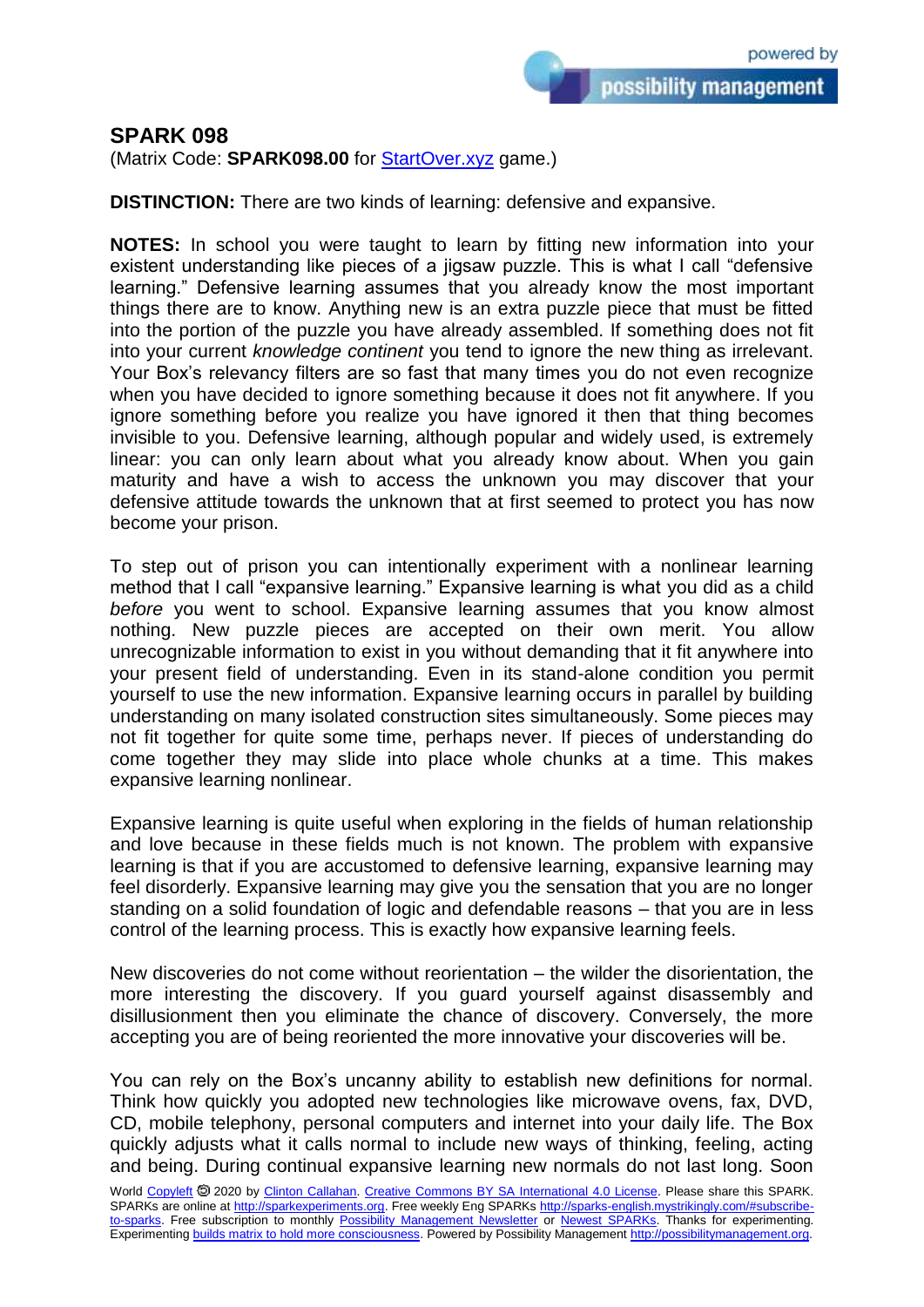the next disorientation comes along and you again experience the uncertainty of being in new territory. An expansive learner can count on being periodically uncomfortable for the rest of his or her days. Expansive learning is comparable to being in *Space Pilot Training School* where becoming functional in groundlessness is part of your profession.

## **EXPERIMENTS:**

**SPARK098.01** To experiment with expansive learning simply move yourself into the unknown and start looking around, already knowing that you will not understand. The unknown is everything outside of your Box. The tricky part of this experiment is to find a way to bypass your Box's defenses so that you can actually enter the unknown. Here is one way to do that:

Bring pen and paper to a relatively "dangerous" person and read them the following:

- 1. Do you have a minute to coach me? (If they say yes, keep reading. If they say no, make an appointment to read this to them later.)
- 2. Please write down some experiences that you think could add a new dimension to my personal development and that would be useful for me to learn about.
- 3. Please write three specific ways for me to learn about these things.

Say little by way of further explanation. Do not talk to them while they write. When they are finished, do not read what they write because it is not important that you understand it just yet. This is a quick interaction that does not involve any discussion. Thank them and leave.

Do this same thing with two other "dangerous" people, meaning people who know your weaknesses, whose Box is significantly different from yours, whose Gremlin is bigger than yours, or who you regard as having authority.

Then sit with a friend and tell them your wish to experiment with expansive learning. Together read the three papers you collected. Make a plan for you this week to undertake at least two of the experiences suggested to you on the papers. Your experiments can be done solo, or with this friend, whichever serves best. Don't do anything that exposes you to unnecessary physical hazards – that is not the point.

For example, there may be suggestions to attend a technical symposium in a field far from your field of expertise, or to join a men's or women's group, or to be with and listen deeply to children, or to go horseback riding, or to sit for days on the streets of Calcutta, or to attend Alcoholics Anonymous meetings, or to give a public talk about new possibilities for relationship, or to invite your neighbors over for dinner, or to visit an old people's home or a crazy house and listen to people's stories, or to take chacha dance lessons with your partner, or to plant 1000 baby trees, or to speak at town meetings in favor of passing a resolution to end corporate personhood so that business leaders can no longer avoid responsibility by hiding behind the legal structure of a corporation, or to take a long term yoga or tai-chi class, or to organize an Intersection Conference that convenes diverse people for the purpose of having conversations that matter, etc. Don't worry. Just do them.